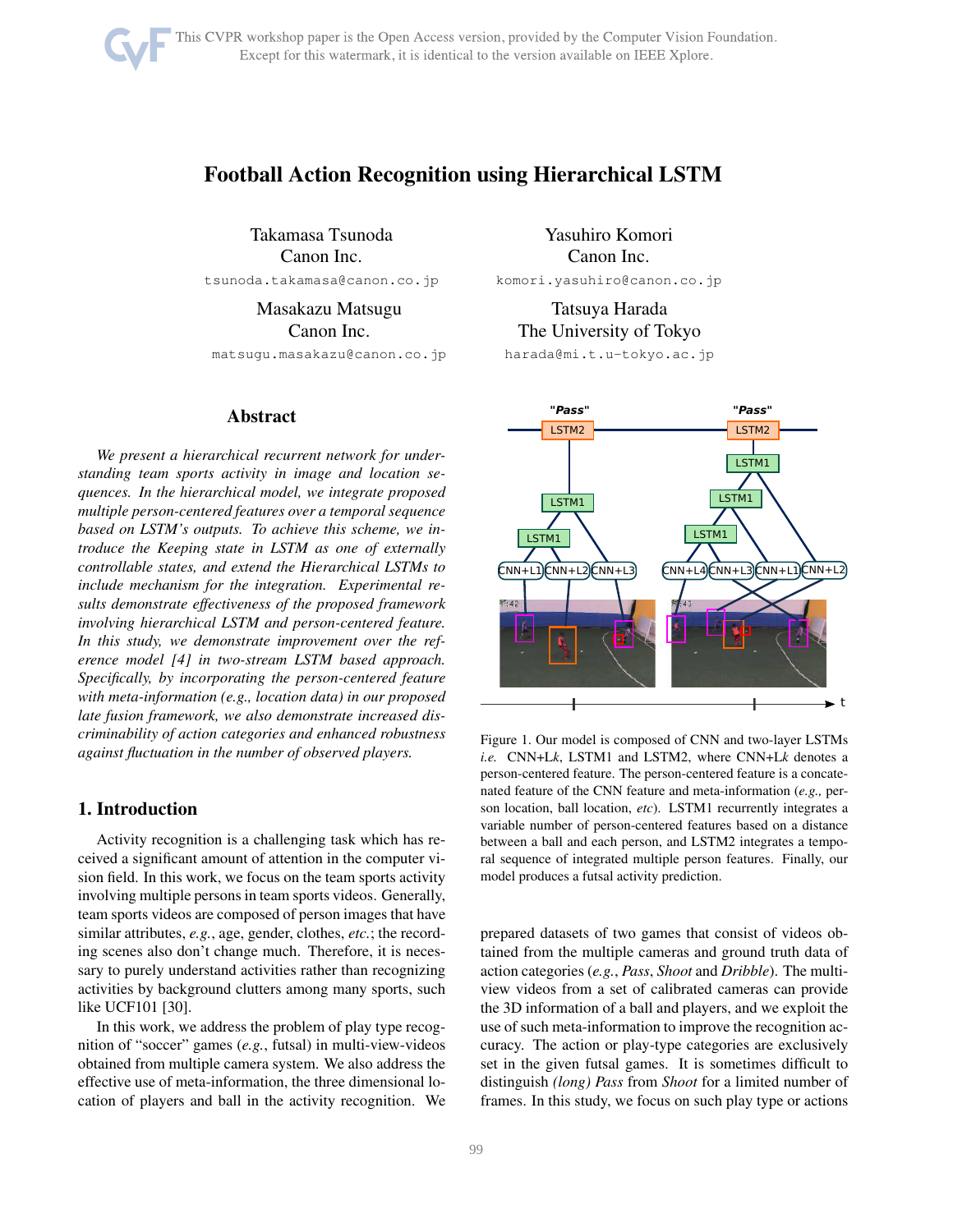that involve at least 2 players (*e.g.*, kicker and receiver). As each camera has a finite field-of-view (FoV), the number of visible persons and the ball is variable at every moment (see Figure 1).

In this paper, we propose a new method for recognizing futsal plays that exploits integrating multiple personcentered features and temporal dynamics of features for multiple persons in person image sequences based on the hierarchical Long Short-Term Memories (LSTMs) [13, 8] model (see Figure 1). Here, the person-centered feature is composed of Convolutional neural network (CNN) [18, 23] features and meta-information, *e.g.*, person location, ball location, *etc*. The proposed network as shown in Figure 1 has a hierarchical structure composed of CNN, LSTM1 and LSTM2. The first LSTM (*i.e.* LSTM1) recurrently integrates a variable number of person-centered features. The second LSTM (*i.e.* LSTM2) integrates over a temporal sequence of integrated multiple person features. To achieve this mechanism, we introduce *Keeping state* in LSTM, which is an externally controllable state, and we actively switch *Keeping state* as well as *Reset state* which is usually used at only initial moment of sequences [37].

The main contribution of this paper is the proposal of a novel deep hierarchical structure incorporating multiple LSTMs and switching states. Moreover, we demonstrate the effectiveness of location information of players to recognize the plays in team sports matches. We evaluate our method using RGB image sequences of videos as well as optical flow image sequences. We compare our method with a previously proposed baseline method [4], and our proposed model improves group activity recognition performance compared to the baseline.

The rest of the paper is organized as follows. In Section 2, we review the related work on action recognition. In Section 3, we introduce the proposed method. Implementation details are given in Section 3.3 and the performance is evaluated and compared to the baseline method in Section 4. A conclusion and future work are discussed in Section 5.

## 2. Related Work

Recently, a number of pattern recognition fields have developed with a focus on deep learning techniques. Although deep learning also plays a central role in activity recognition, existing methods employing hand-crafted features have much of a presence. H. Wang and C. Schmid proposed improved Dense Trajectories [34] which is one of the most widely used [7, 6] trajectory-based hand-crafted representations. In this method, the representations of local descriptors, HOG [3], HOF [19], and MBH [33], are extracted from dense trajectories computed using optical flow. Furthermore, Fisher vector encoding [25] is applied to the representations.

Two-steam approaches are one of the dominant deep

learning based action recognition frameworks using RGB and optical flow. L. Simonyan and A. Zisserman [27] achieve results comparable to [34]. J. Y-H. Ng et al. [24] apply LSTM to the two stream approach to capture the temporal structure of actions, B. Singh et al. [29] proposed a multi-stream framework full-frame and person-centric of RGB and flow, followed by bi-directional LSTM. C. Feichtenhofer et al. [7] proposed multiple fusion approaches for RGB and flow stream on a middle level feature map using several ways, *e.g,* 3 dimensional convolution,  $1 \times 1$  convolution, *etc*. C. Feichtenhofer et al. [6] also proposed another fusion approach using inter-connection of 2 stream residual networks [11]. B. Zhang et al. [39] overcome a bottleneck of computational cost related to optical flow.

LSTM has various application fields, *e.g.,* speech recognition [9], machine translation [31], image description [32], natural language retrieval [14]. J. Donahue et al. [4] demonstrate availability of their monolithic network composed of CNN and LSTM for multiple applications, *i.e.,* image description, video description as well as activity recognition. In this paper, we introduce an externally controllable state in LSTM, called *Keeping state*. Our *Keeping state* operation is similar to "inactivation" for the multi-timescale updates of LSTM in Y. Wang et al., [35] and P. Liu et al., [21]. However, there has been no similar schemes like the proposed integration of person-centered features with the LSTM representation of temporal dynamics on top of the active control mechanism of LSTM's state.

In the domain of activity recognition of sports, there are a number of previous works to handle multiple objects (*i.e.,* players) interacting with each other. S. Chen et al. [2] proposed a play type recognition method for American football games. A. Maksai et al. [22] realize a unified framework to track a ball and to estimate the ball state, *i.e., flying, hit or possession* by a graphical model. They demonstrate the use of the framework on multiple public video datasets containing basketball, volley ball and soccer. The most closely related work to ours is M. S. Ibrahim et al. [15]. They proposed a hierarchical model composed of a CNN and a two layer LSTM, and recognize person-level activity and group activity simultaneously. Their method integrates multiple person-level activity with pooling, which is different from our approach. T. Bagautdinov et al. [1] proposed an end-toend approach to perform person tracking and group activity detection on volley ball video.

Recent surveys by S. Herath et al. [12] and S. M. Kang et al. [17] cover vast literature in activity recognition. The former introduces a number of learning methods in the activity recognition, and the latter introduces the benchmark datasets.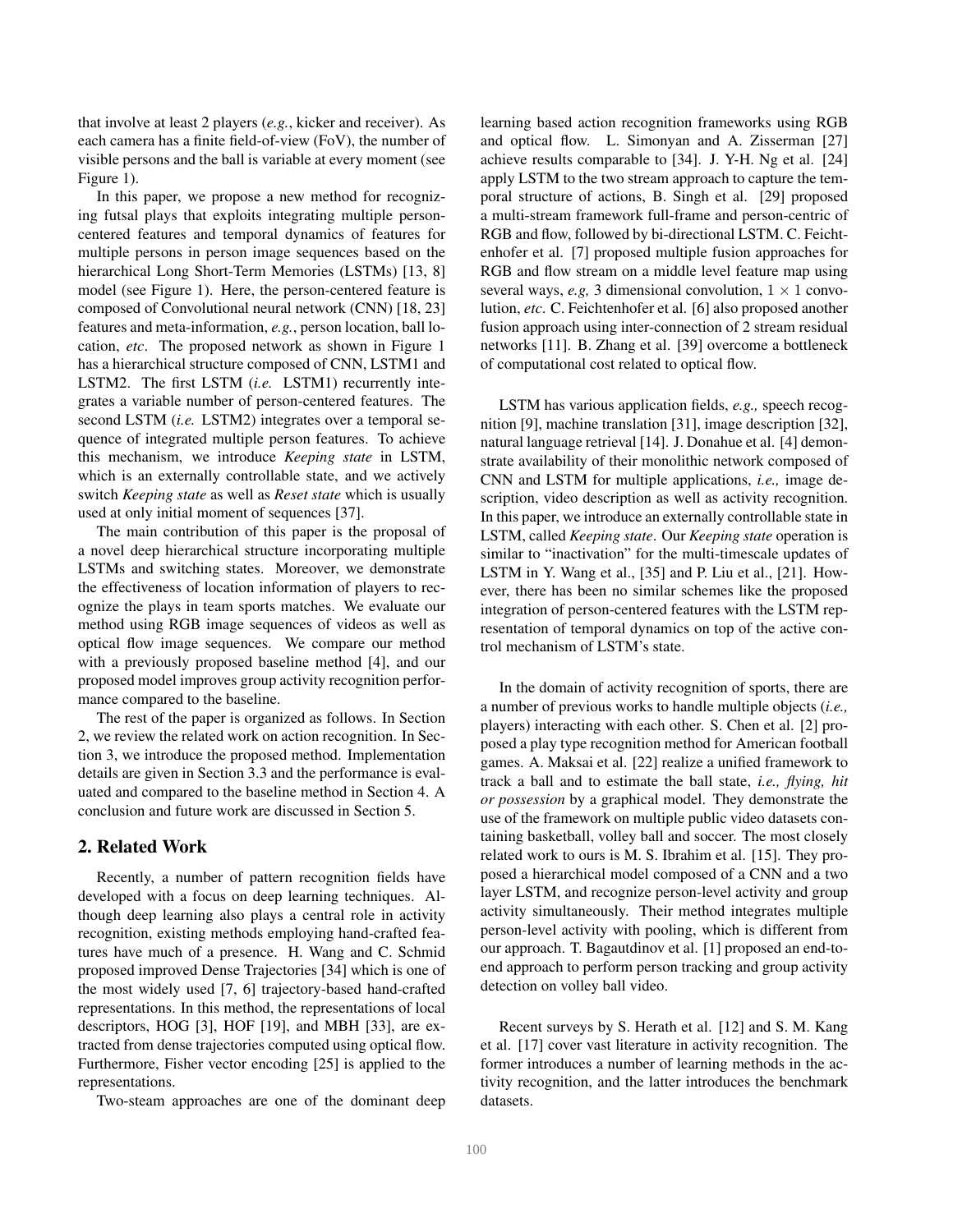# 3. Method

Our goal in this paper is to recognize futsal plays that involve multiple players in futsal matches, using frame sequences as well as meta-information (3 dimensional locations of persons and a ball, a camera location and team ID, automatically detected). Therefore, the input of our method comprises two parts, (1) a temporal sequence of cropped images extracted from a person's bounding boxes and (2) temporal meta-information (3 dimensional locations *etc.*) sequences for each player (See Section 4 for details). In this section, we will describe how to handle these two data parts and recognize futsal plays in the following two aspects:

- Person-centered feature aggregating lower and higher level CNN (Convolutional neural network) features as well as meta-information.
- Hierarchical LSTMs based on person-centered features and temporal dynamics integration.

Object locations are informative for understanding situations of team sports matches. The categories of group activities of team sports, *e.g., Pass, Shoot, etc.* in futsal, have a deep relationship with a player's location especially when in possession of the ball. Additionally, since in this case almost all appearances of a player's cropped images are similar in terms of foreground objects and background scene, the lower level features are more important than higher level features of CNN models pre-trained on the object detection task. Therefore, we try to aggregate the meta-information and multi-scale CNN features, including lower level features, as an individual person's feature.

Because each camera has a finite FoV and players continue to move at almost every moment, the total number of players captured by each camera varies every moment. As we mentioned above, the most important person is a player who is in possession of the ball. Hence, we try to integrate person-centered features centered upon the ball in a recursive fashion.

Inspired by the success of deep learning based solutions [18, 32, 31], in this paper, a novel hierarchical deep learning based model is proposed that is potentially capable of learning integration of multiple person-centered features and temporal dynamics in a unified end-to-end framework. Next, we describe the details of our network.

#### 3.1. Person-centered feature

In the group activity recognition for team sports videos, recognition targets have similar appearance because targets are always human (and a ball), recording domains are nearly unchanged and target attributes are similar, *e.g.*, age, gender, clothes, *etc*. Hence, the higher level features extracted from CNN models pre-trained on the object detection task



Figure 2. (a) LSTM, (b) LSTM of *Keeping State*

are not so informative for the current task. We think that the pose or parts locations are more effective than the output scores of pre-trained CNNs such as the 1000 category scores in the ImageNet [26].

We have two options for this notion: first we directly estimate poses by recently developed methods [36], second we extract information containing the parts' locations from a pre-trained model. It is a well-known fact that CNNs represent features from lower to higher level information in a layer-wise fashion, *e.g.,* blob, edge, pattern, shape, parts, object, *etc.* in the pre-trained model of ImageNet [38, 40]. Therefore, we consider that extracting the location of parts from the CNN lower layer is an effective approach. We extract the features of various layers (including the lower level layer), and we adjust their dimensionality using  $1 \times 1$  convolution and pooling. We concatenate them, and utilize it as a CNN feature (See Section 3.3 for details). In addition, we consider that the meta-information (player location, ball location, team ID, *etc.*) is important to recognize the futsal plays. For instance, there is a high possibility of *Shoot* when a player close to the ball is located in the goal area. We utilize 3 dimensional locations of players and a ball, and a player's team ID. Moreover, we calculate the distances between the player location and the ball location, and between the player location and the camera location. We consider the meta-information mentioned above as a feature vector, and concatenate it with the CNN feature.

Finally, we employ this concatenated feature as the person-centered feature.

#### 3.2. Hierarchical LSTMs

Given an input sequence  $x = (x_1, ..., x_T)$ , a standard recurrent neural network (RNN) computes the hidden vector sequence  $h = (h_1, ..., h_T)$ , and output vector sequence  $y = (y_1, ..., y_T)$  by iterating the following equations from  $t = 1$  to  $T$ :

$$
h_t = \mathcal{H}(W_{xh}x_t + W_{hh}h_{t-1} + b_h)
$$
 (1)

$$
y_t = W_{hy}h_t + b_y \tag{2}
$$

where the W terms denote weight matrices (e.g.  $W_{xh}$  is the input-hidden weight matrix), the  $b$  terms denote bias vec-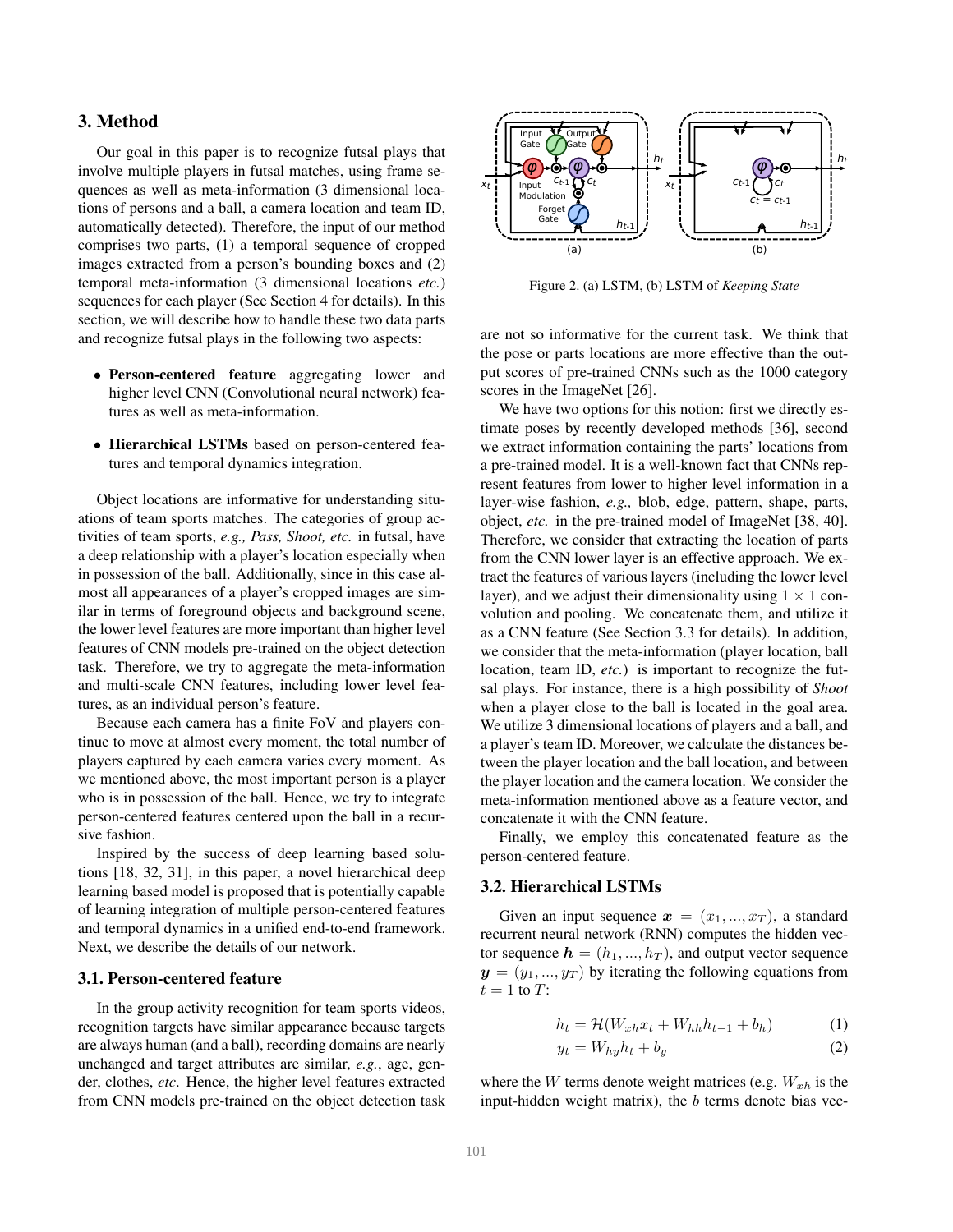

Figure 3. Illustrations for our method: *Upper*, An integration of appearance for two continuous frames, with three and four persons respectively. A first LSTM (LSTM1) recurrently integrates multiple person-centered features for persons near the ball. A second LSTM (LSTM2) integrates the integrated features from LSTM1. *Lower*, The switching aspect of the LSTM's states corresponding to the upper situation. Blue boxes denote the *Keeping state* and red boxes denote *Reset state*. We switch LSTM1 to *Reset state* on the initial moment of person-centered feature sequences each frame, and LSTM2 to *Reset state* until the end moment of the first person-centered feature sequence of the first frame. Subsequently, we switch LSTM2 to *Keeping state* during integration over the second person-centered feature sequence. A top line (consisting of Ignore and *Dribble*) is the sequence of GT or prediction labels. The third and seventh positions of the top line are the GT or the prediction label corresponding to each frame. Note, we ignore losses of an objective function and predictions except the tail positions corresponding to person-centered feature sequences each frame.

tors (e.g. $b_h$  is hidden bias vector) and  $H$  is the hidden layer function.

 $H$  is usually an element-wise application of a sigmoid function. However, we found that the Long Short-Term Memory (LSTM) architecture [13, 8], which uses purposebuilt memory cells to store information, is better at finding and exploiting long range context. Figure. 2 illustrates a single LSTM memory cell. For the version of LSTM used in this paper [4],  $H$  is implemented by the following composite function:

$$
i_t = \sigma(W_{xi}x_t + W_{hi}h_{t-1} + b_i)
$$
\n(3)

$$
f_t = \sigma(W_{xf}x_t + W_{hf}h_{t-1} + b_f)
$$
\n<sup>(4)</sup>

$$
o_t = \sigma(W_{xo}x_t + W_{ho}h_{t-1} + b_o)
$$
\n<sup>(5)</sup>

$$
g_t = \tanh(W_{xc}x_t + W_{hc}h_{t-1} + b_c)
$$
 (6)

$$
c_t = f_t \odot c_{t-1} + i_t \odot g_t \tag{7}
$$

$$
h_t = o_t \odot \tanh(c_t) \tag{8}
$$

where  $\sigma$  is the logistic sigmoid function,  $\odot$  represents the element-wise product with a gate value, and  $i, f, o, g$  and

c are respectively the *input gate*, *forget gate*, *output gate*, *input modulation gate* and *cell* activation vectors.

To achieve embedding of the person-centered feature into the hierarchical LSTMs, we use the following two states that are implemented by external control for the activations of the gates.

*Keeping state*: plugging  $f_t = 1$ ,  $i_t = 0$  and  $o_t = 1$  into Equations (7-8), they become:

$$
c_t = c_{t-1} \tag{9}
$$

$$
h_t = \tanh(c_t) \tag{10}
$$

This state realizes holding of the cell activity and the hidden vector of the LSTM (see Figure 2 (b)).

*Reset state*: plugging  $f_t = 0$  into Equation (7), this state realizes flushing of a previous memory of the LSTM. This state is widely used when we initialize the hidden vector to zero at the initial moment of sequences only [37].

For a unified framework of both person-centered feature integration and activity recognition using a temporal feature sequence, we construct a hierarchical two-layer LSTM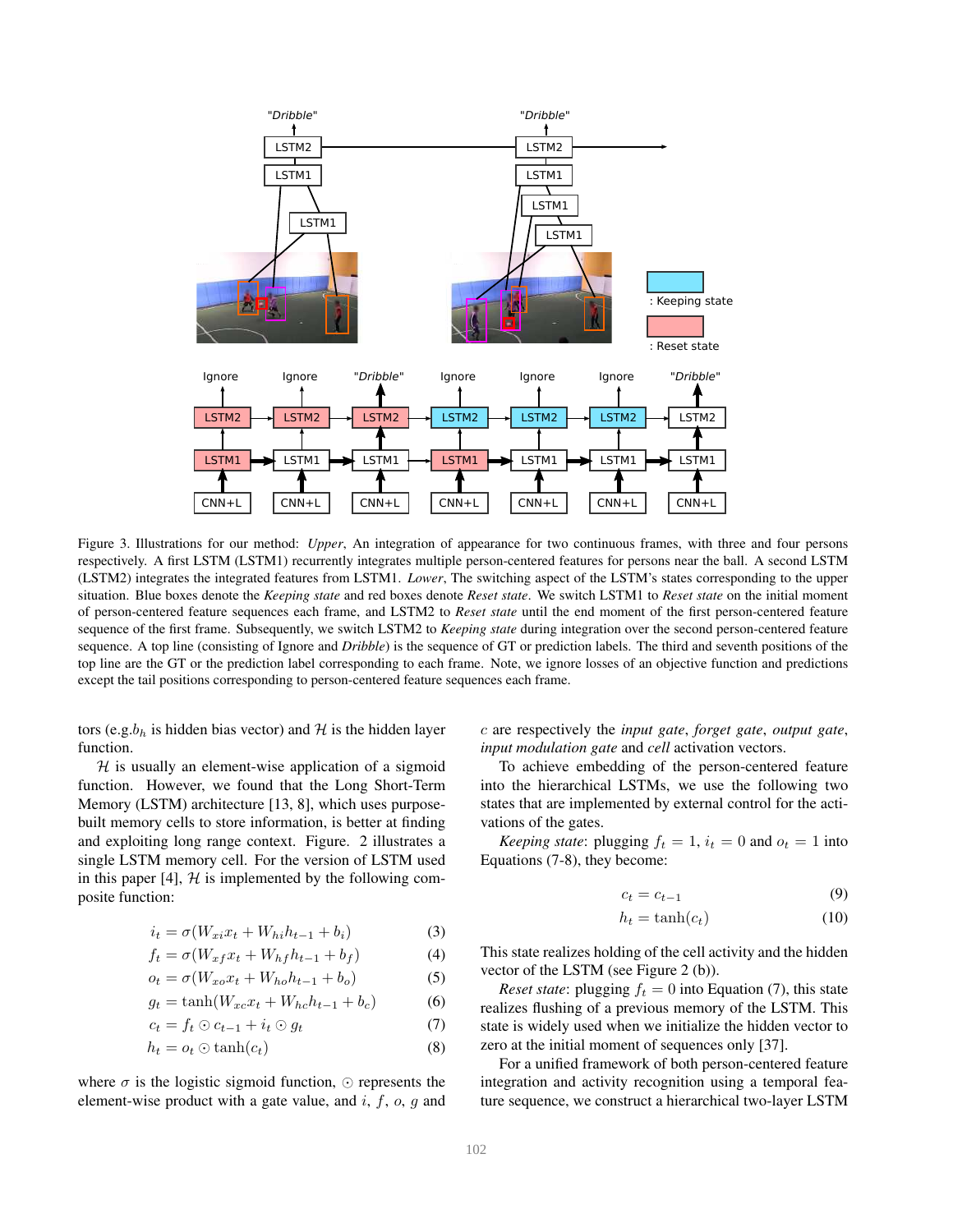

Figure 4. A detail of the proposed network structure.

structure. In this structure, the first layer LSTM (hereinafter called LSTM1) plays the role of the person-centered feature integration and the second LSTM (hereinafter called LSTM2) plays the role of activity recognition.

Suppose we got a sequence as a flattened nested array of a person-centered feature sequence. We set *Reset state* to LSTM1 on an initial moment of the person-centered feature sequence of each frame, and we set *Reset state* to LSTM2 from the initial moment of the first frame to the end moment of the first frame. We also set *Keeping state* to LSTM2 during integrating the person-centered features in LSTM1 except the first frame. In addition, we ignore predictions and losses of an objective function except when the feature integration is done. We illustrate this switching aspect in Figure 3.

## 3.3. Implementation Details

The CNN used in our model is the Caffe reference model [16] (a minor variant of AlexNet [18]). The input image to the CNN is cropped from each player bounding box with a 4 meters  $\times$  4 meters region centered around the player on the 3 dimensional space, and further resized it to  $240 \times 240$ . To obtain the fixed-size  $227 \times 227$  CNN input images [18] (RGB as well as flow, as mentioned below), they are randomly cropped from the resized player bounding box images in the training phase (one crop per image per SGD iteration), and centrally cropped in the test phase. We extract lower features from a second pooling layer, a third convolution layer and a forth convolution layer of the CNN, respectively. These features are also processed by a pooling and/or a  $1 \times 1$  convolution layer to reduce and homogenize the dimension (*i.e.*, height, width and channels) of each feature map, and the features from the second pooling layer, the third convolution layer and the forth convolution layer are 2704, 2304 and 2304 dimension, respectively. On the other hand, the meta-information is a 9 dimensional vector composed of 3 dimensional coordinates (X, Y and Z) normalized to  $[0, 1]$  for (1-3) each player and (4-6) the ball, (7)

Table 1. Number of samples in the dataset for each play label.

| Label        | Scene | View | Frame  | Training | Test |
|--------------|-------|------|--------|----------|------|
| Pass         | 334   | 1779 | 64959  | 1433     | 346  |
| Dribble      | 177   | 1021 | 49509  | 865      | 156  |
| <b>Shoot</b> | 44    | 240  | 9573   | 205      | 35   |
| Clearance    | 32    | 172  | 6159   |          |      |
| LooseBall    | 12    | 69   | 2403   |          |      |
| Total        | 599   | 3281 | 132603 | 2503     | 537  |

Note, *Scene* denotes number of occurrences about each label, *View* denotes number of samples when counting each camera view individually, *Frame* denotes number of frames about each label. We utilize *View* samples as training and test data.

a team ID corresponding to each color of team bibs (0/1 binary), (8) a scaled distance between each player and the ball and (9) a scaled distance between each player and the camera. Both distances, (8) and (9), are calculated from the player's location, the ball location and the fixed-camera location. We concatenate the features consisting of the location data, the dimensionality reduction lower level features of the CNN, as well as a first inner-product layer's feature of the CNN. We then get the 1024 dimensional feature by an inner-product layer. Finally, we get the score through the LSTM1, LSTM2, the final inner-product layer and the softmax layer. Figure 4 shows the entire network structure. We implement our model as a monolithic network using the Caffe framework [16]. Consequently, it is possible to train in an end-to-end fashion.

We consider both RGB image and optical flow as the CNN input. Optical flow is computed with [5] from the original (non-cropped) images and transformed into a "flow image" by centering  $x$  and  $y$  flow values around 128 and multiplying by a scaling factor such that flow values are normalized to  $[0, 255]$ . A third channel for the flow image is created by calculating the flow magnitude. We will explore the late fusion of both the softmax scores with the RGB image and the flow image by fusing the RGB and the flow stream scores as weighted average [4]. Sub-optimal weights are experimentally found as shown in Section 4.3.

## 4. Experimental Result

In this section, we first present the details of the dataset and the evaluation protocol. Then, we describe the details of the training procedure. Finally, we present the experimental results with discussions.

#### 4.1. Dataset

The evaluation is conducted on a multi-camera futsal game dataset. This dataset consists of two 10 minutes matches recorded by 14 cameras approximately synchro-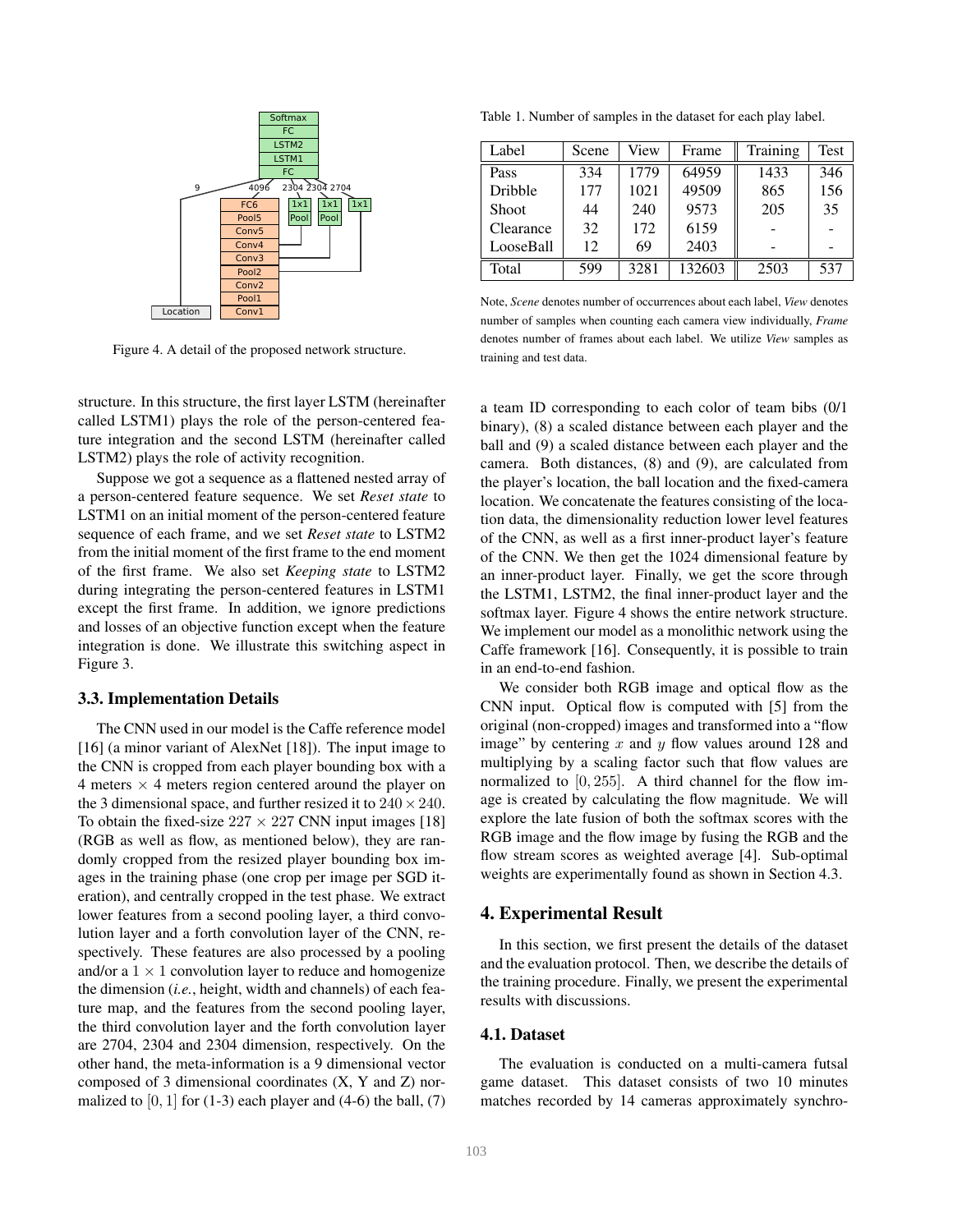

Figure 5. Confusion matrix. (a) Proposed method using RGB image without location data (Accuracy: 0.671, F1 score: 0.587), (b) with RGB and location data (Accuracy: 0.681, F1 score: 0.612), (c) with Optical flow and location data (Accuracy: 0.673, F1 score: 0.507), (d) Late fusion of (b) and (c) (Accuracy: 0.702, F1 score: 0.634, fusion method is weighted averaging (RGB : Flow = 0.5 : 0.5)), (e) LRCN [4] using RGB image only (Accuracy: 0.606, F1 score: 0.486), (f) LRCN [4] using Optical flow only (Accuracy: 0.646, F1 score: 0.462), (g) Late fusion of (f) and (g) (Accuracy: 0.671, F1 score: 0.518, fusion method is weighted averaging (RGB : Flow =  $0.4$  : 0.6)). Note, the weights for the late fusions, (d) and (g), are optimal values over various trials using the test dataset.

nized and calibrated. Therefore, each match has a set of 14 video streams, which are captured by 30-frame-per-second Full HD ( $1920 \times 1080$ ) cameras which are placed around the court. Additionally, a ball and a person tracker is applied to each video [20], and 3 dimensional locations of each object are obtained using triangulation under the epipolar constraint [10]. Note, the 3 dimensional locations of these objects contain mistakes; we didn't manually correct. We manually annotated ground truth, *Pass*, *Dribble*, *Shoot*, *Clearance* and *Loose ball*, for every frame of two matches. These labels are exclusive and occurred at least once during the futsal match. And these annotated samples have various durations.

Considering visibility of a ball, we remove following inappropriate samples using the 3 dimensional locations of the ball detection result, (1) 'far' samples from a camera position (*i.e.* over 18 meters, approximately corresponds to the distance from the center line to the goal line of the court), and (2) 'invisible' samples in which the ball is not captured from a camera FoV. We acquired samples as shown in Table 1, where *Scene* denotes number of occurrences about each label, *View* denotes number of samples when counting each camera view individually, *Frame* denotes number of frames about each label. In this work, we utilize the *View* as training and test samples.

We did a 5-fold split of the samples along the timeline of each match. We use a third for test data and the rest for training data. The last two columns of Table 1 show amounts of the training and the test samples. Here, we ignore the *Clearance* and the *Loose ball* samples due to the low number of samples for these labels. However, we did incorporate the *Shoot* samples despite the low number of samples, because generally *Shoot* is the most important action in football.

### 4.2. Experimental setting

We compared our model with a baseline proposed previously (hereinafter, referred to as baseline or LRCN) [4]. Similar to other approaches [4, 15], we initialize the CNN weights with the pre-trained models for an object classification task ILSVRC-2012 [26] in the case of RGB image input, and the ILSVRC-2012 as well as an action recognition task UCF-101 [30] in the case of flow image input. We fine-tune the whole network except the base CNN indicated in orange blocks in Figure 4 (green blocks are finetuned). The image pre-processing for our method have already mentioned in Section 3.3. In the case of the baseline, the original images (RGB as well as flow image) are resized from  $1920 \times 1080$  to  $320 \times 240$ , and randomly cropped from the resized images for the CNN input in the training phase, and centrally cropped in the test phase. The network training procedure generally follows [4]. Namely, the training is carried out by optimizing the softmax regression objective using mini-batch gradient descent with momentum.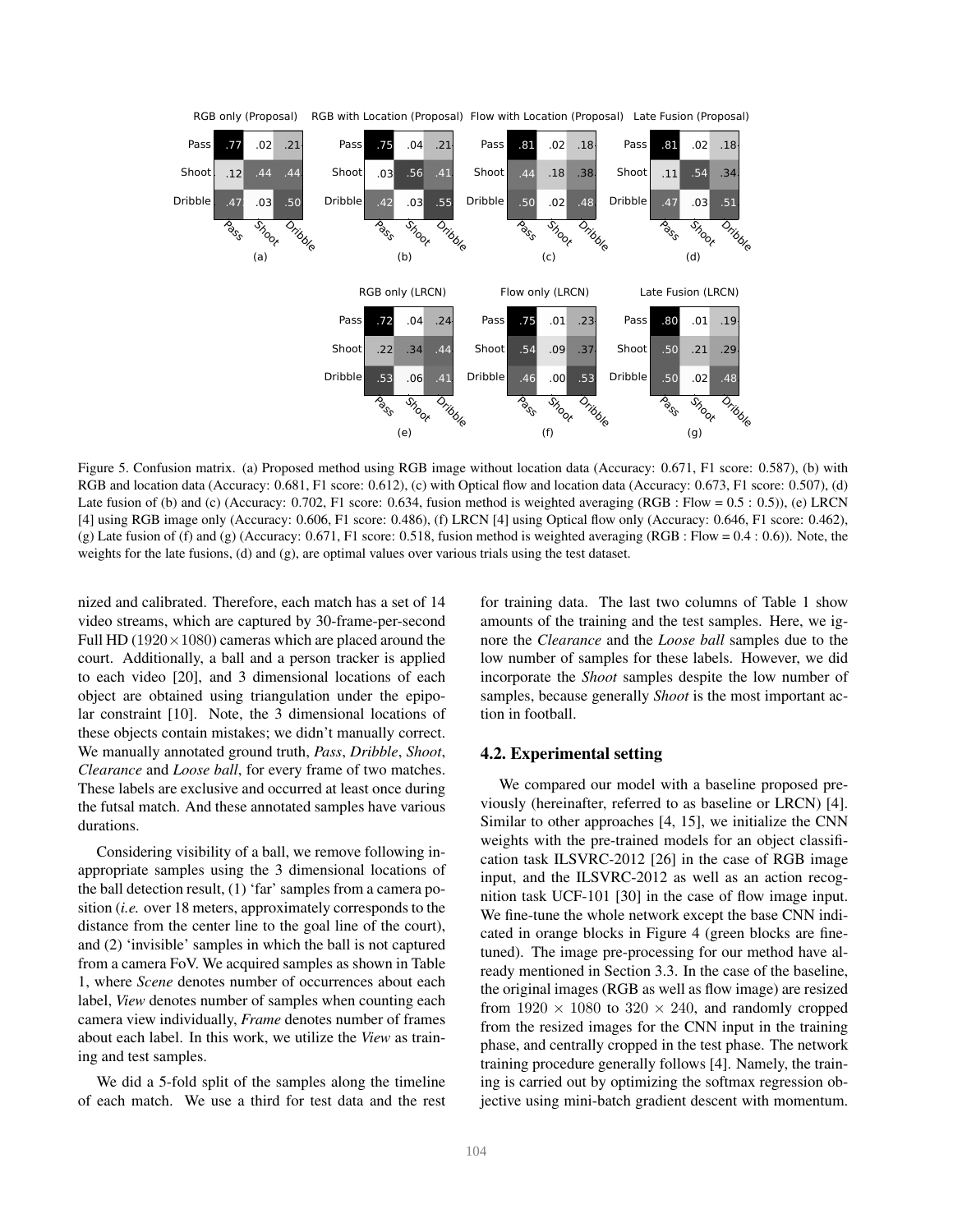The batch sizes are set to 24 in the baseline and to 8 in our method. We use a base learning rate of 0.001 and a momentum of 0.9. The learning rate is dropped in 30,000 steps with  $\gamma = 0.1$ .

The time steps of the back-propagation through time (BPTT) are 16 frames in the baseline model. Although we also use 16 frames in a single sample in our model, we simultaneously set the maximum number of the personcentered features to five. Therefore, the time steps of BPTT are 80 steps in our model. The maximum number of personcentered features processed in one frame is a controllable parameter. Although there are 10 players in futsal games, as the time steps of one sample are excessively long, we set the maximum number of players to five. We examine less than five cases in the second experiment mentioned in the next section. We train the baseline and our network with continuous 16 frames randomly extracted from the play label samples. Because there is data imbalance in our dataset as shown in Table 1, we oversampled to equalize occurrence frequency of each label in the training phase. Both methods predict the play label at each frame and we average these predictions for final classification. At the test phase, we extract 16 frames with a stride of 8 frames from each play label sample and average across duration of each sample.

#### 4.3. Results

Here we show several comparative experiments: (1) a comparison between several input conditions and the baseline, (2) a comparison of several conditions related to the maximum number of players features.

We first evaluate classification accuracy of the baseline and the proposed method using various inputs conditions: (i) RGB image only for the baseline and our method, (ii) RGB image with meta-information for our method, (iii) flow image with meta-information for our method, (iv) late fusion of network scores of the RGB image with metainformation and the flow image with meta-information for our method, (v) flow image without meta-information for the baseline and (vi) late fusion of network scores of the RGB image without meta-information and the flow image without meta-information for the baseline. The results are shown in Figure 5. From the figure, we can make the following observations: The proposed method with RGB image and meta-information inputs (Figure 5 (b)) outperforms the proposed method without meta-information input (Figure 5 (a)), and meta-information helps decreasing confusion of *Dribble* and *Pass* as well as *Dribble* and *Shoot*. The proposed method of RGB without meta-information input (Figure 5 (a)) outperforms the baseline of RGB without metainformation input (Figure 5 (e)). The late fusion of the proposed model is the best score including the baseline, *i.e.*, 1 percentage point improvement from the baseline in *Pass*, 33 percentage points improvement in *Shoot*, 3 percentage

Table 2. Accuracy and F1 score for values of the maximum number of persons.

| Max num.  | Accuracy | F1 score |  |
|-----------|----------|----------|--|
| 1 person  | 0.689    | 0.580    |  |
| 2 persons | 0.686    | 0.610    |  |
| 3 persons | 0.680    | 0.604    |  |
| 4 persons | 0.709    | 0.604    |  |
| 5 persons | 0.702    | 0.634    |  |

points improvement in total. However, it remains difficult to distinguish *Dribble* and *Pass*. Inspecting the actual test samples provides a reason for this problem. Figure 6 shows the test samples of the recognition results. Figure 6 (a) is one of *Pass* samples recognized correctly on the late fusion of the proposed model (iv): it has a long distance and duration from a passer to a receiver. There are many correctly recognized samples having these properties. On the other hand, Figure 6 (b) is one of the *Pass* samples recognized incorrectly by the proposed method (iv). It has a short distance and duration from a passer to a receiver. Because there are many kick-actions like this during the *Dribble* action, we think our late fusion method confuses *Dribble* and *Pass*. Figure 6 (c) is one of the *Pass* samples whose recognition is significantly improved by the RGB image with metainformation (ii) against the RGB without meta-information (i). This is the *Kick-in* action when restarting the game from off-play situations. Although a number of *Kick-in* samples are misclassified by the RGB without meta-information (i), they are correctly recognized by the RGB image with metainformation (ii). We observed that the recognition of these samples improved by utilizing the meta-information, especially the player coordinates on the court.

Secondly, we evaluate our approach under various conditions of the maximum number of person-centered features handled in one frame. Table 2 shows the experimental results that vary the maximum number from one to five persons. The results show that accuracy is higher when the maximum number is large. Note that, under the condition handling only one person at one frame, the LSTM1 is functionally equivalent to a feedforward network consisting of some inner-products and activation functions. Therefore, this result shows the evidence for the effectiveness of multiple person-centered features integration. In other words, the accuracy of integrating multiple person-centered features is better than that of the case only focusing on single person for play type recognition on team sports videos.

## 5. Conclusion and Future Work

In this paper, we propose a hierarchical model integrating multiple person-centered features and temporal dynam-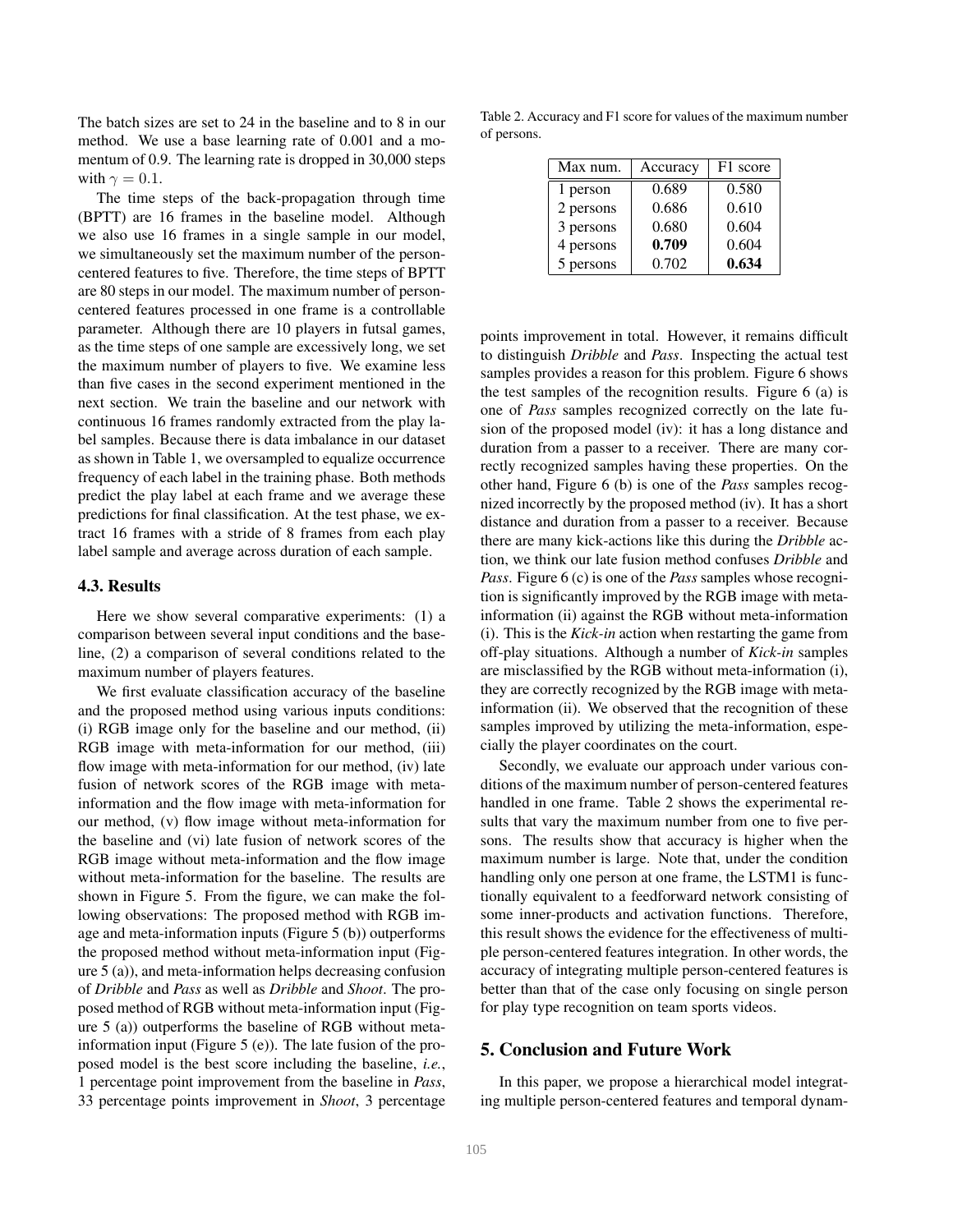

Figure 6. Results: (a) Successfully classified *Pass* by the proposed model (late fusion). (b) *Pass* misclassified as *Dribble* by the proposed model (late fusion). (c) One of the "Kick-in" (*i.e. Pass*) action samples. This is successfully classified *Pass* by the RGB image with metainformation condition. A number of the "Kick-in" samples are successfully classified by same condition, although they are misclassified by the RGB image without meta-information condition.

ics for group activity recognition. The experimental results suggest that the proposed framework outperforms the twostream with LSTM approach using holistic images [4].

These results further support that (1) the object location information for futsal activity recognition is effective and (2) the approach of recurrently integrating multiple personcentered features is more accurate than the approach of using a single person-centered feature only.

We utilized a relatively small scale CNN [18] in this paper. Our approach is also available in the case of utilizing another deep scale CNN, *e.g.*, VGG [28] and residual network [11]. We believe our method will effectively improve the performance for team sports activity recognition.

Although our dataset was recorded by calibrated multicameras, we did not utilize this valuable information in this study. We will further investigate how to integrate features from multiple cameras in near future.

# **References**

- [1] T. Bagautdinov, A. Alahi, F. Fleuret, P. Fua, and S. Savarese. Social scene understanding: end-to-end multi-person action localization and collective activity recognition, 2016.
- [2] S. Chen, Z. Feng, Q. Lu, B. Mahasseni, and T. Fiez. Play type recognition in real-world football video, 2014.
- [3] N. Dalal and B. Triggs. Histograms of oriented gradients for human detection. In *CVPR*, 2005.
- [4] J. Donahue, L. A. Hendricks, S. Guadarrama, M. Rohrbach, S. Venugopalan, K. Saenko, and T. Darrell. Long-term recurrent convolutional networks for visual recognition and description. *arXiv preprint arXiv:1411.4389*, 2014.
- [5] G. Farnebäck. Two-frame motion estimation based on polynomial expansion. In *Proceedings of the 13th Scandinavian Conference on Image Analysis*, LNCS 2749, pages 363–370, Gothenburg, Sweden, June-July 2003.
- [6] C. Feichtenhofer, A. Pinz, and R. P. Wildes. Spatiotemporal residual networks for video action recognition, 2016.
- [7] C. Feichtenhofer, A. Pinz, and A. Zisserman. Convolutional two-stream network fusion for video action recognition, 2016.
- [8] A. Graves. Generating sequences with recurrent neural networks. *arXiv:1308.0850*, 2013.
- [9] A. Graves, A. r. Mohamed, and G. Hinton. Speech recognition with deep recurrent neural networks, 2013.
- [10] R. Hartley and A. Zisserman. *Multiple view geometry in computer vision*. Cambridge University Press, second edition, 2003.
- [11] K. He, X. Zhang, S. Ren, and J. Sun. Deep residual learning for image recognition. *arXiv preprint arXiv:1512.03385*, 2015.